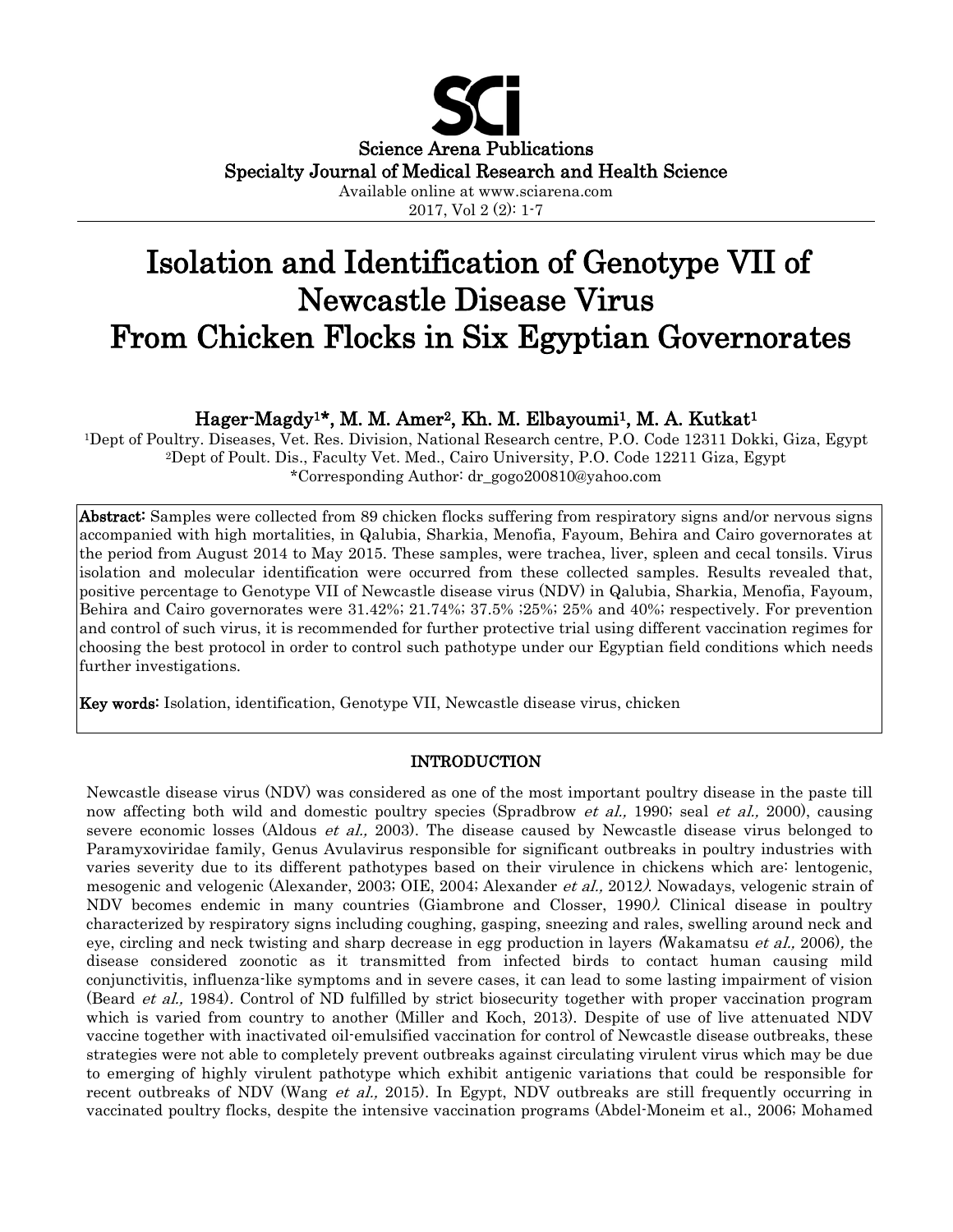et al., 2009 and 2011; Radwan et al., 2013; Hussein, et al., 2014; Nabila et al., 2014; Awad et al., 2015; El-Bagoury et al., 2015).

From the above mentioned data, our trail is designated in order to isolate and identify the field virulent NDV that circulating in vaccinated Egyptian farms causing different outbreaks causing severe economic losses with detection of its Genotype as well as its relation with strains registered in GenBank.

## Materials and Methods

#### Chicken flocks

Eighty-nine chicken flocks aged from 17 days to 385 days with history of previous vaccination against ND reared in 6 Egyptian governorate (Qalubia, Sharkia, Menofia, Fayoum, Cairo and Behira) in the period from August 2014 to May 2015 suffering from respiratory signs and/or nervous signs accompanied with high mortalities varied from 20– 80 % with post mortem lesions suggestive to be naturally infected with ND (Fib 1-3).

Fig:(1) Proventriculus showing peticheal and echymotic haemorrhages on the tips of glands.



Fig:(2) Enlarged spleen with focal splenic necrosis



Fig (3): Caecal tonsils showing severe necrosis with haemorhagic ulcer

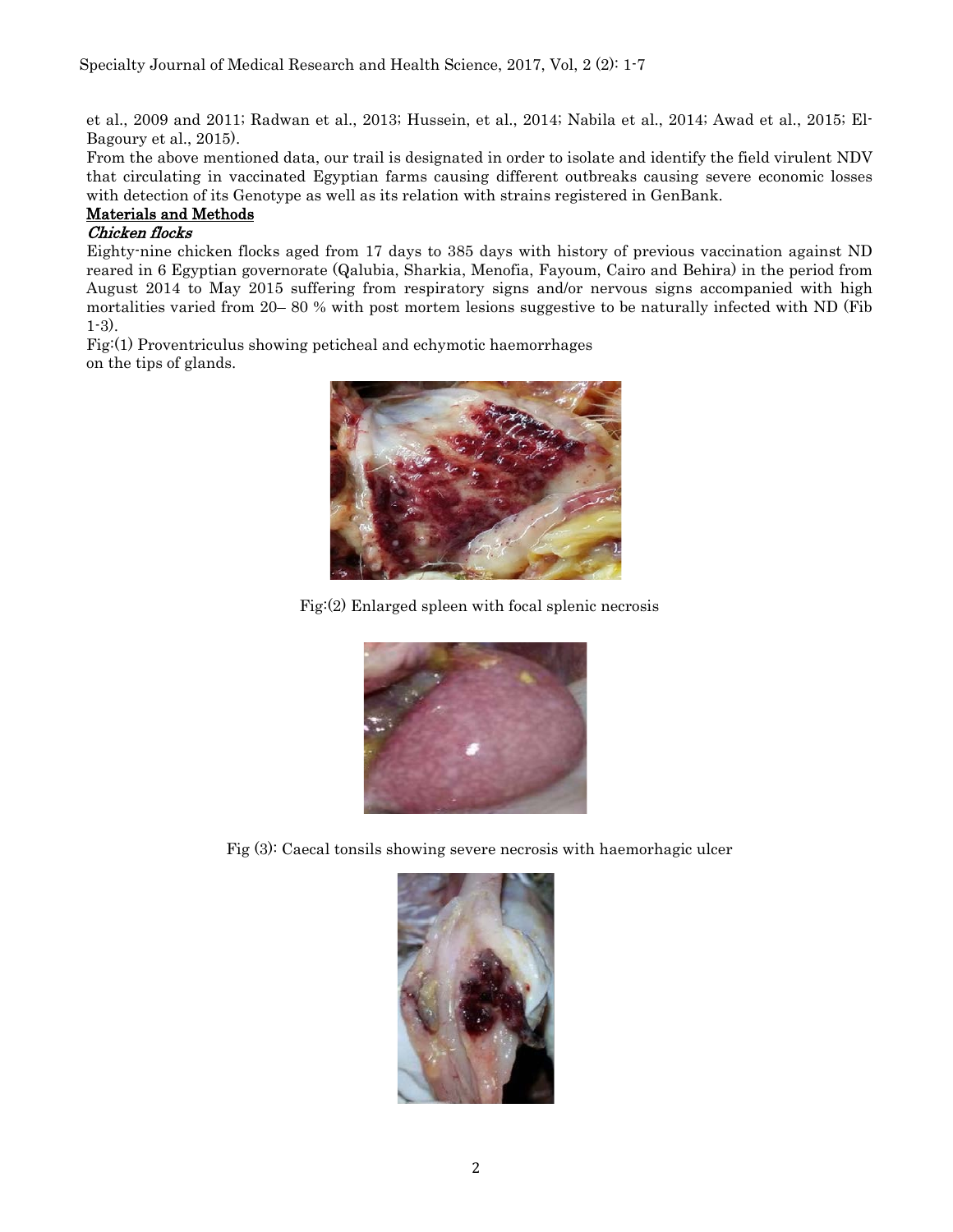#### Samples:

 Samples including trachea, liver, spleen and cecal tonsils were collected separately from each bird. Collected samples were labeled and transported immediately in ice tank to the laboratory for processing. Samples tissue of each flock were pooled and ground in sterile phosphate buffer saline pH 7.0–7.4 containing gentamycin (50 lg/ml) and mycostatin (1000 units/ml) in a 1:5  $(w/v)$  dilution, centrifuged and tissue supernatant was collected and stored at-20 C till being used in virus isolation by using RT-PCR.

#### Virus isolation:

Method were preformed according to  $OIE(2012)$  and summarized as follow:

Processed samples were inoculated into allantoic sac at 9-day-old specific pathogen free (SPF) embryonated chicken eggs (ECE) then incubated at 37 C for 4 days. Candling was taken place daily for embryo viability. Allantoic fluid was harvested dead embryonated eggs after chilling eggs at 4 C overnight.

#### Haemagglutination (HA) test: (GRIMES, 2002):

Allantoic fluids were tested for haemagglutination (HA) using 1 % chicken RBCs. The HA-negative samples were passaged two further times in SPF eggs, and the HA titer of the allantoic fluid was again determined. HA positive allantoic fluids were assayed for NDV using RT-PCR.

#### Reverse Transcription-Polymerase Chain Reaction (RT-PCR) Extraction of viral RNA:

The genomic viral RNA was extracted from harvested HA positive allantoic fluid by using QIAamp viral RNA extraction Kits according to the manufacture's protocol.

#### Conventional RT-PCR for detection of NDV F-Protein gene (Jestin & Jestin, 1991):

One step RT- PCR was carried using QIAGEN® OneStep RT-PCR kit (QIAGEN, Valencia, CA) according to the manufacturer's instructions. RT-PCR was used for the detection of partial F-gene of vNDV using the following primers:

#### forward 5/ -ATGGGCYCCAGACYCTTCTAC-3/ and

Reverse 5/ -CTGCCACTGCTAGTTGTGATAATC-3/

that flanks a 535 bp of the F gene of NDV as previously described (Seal, 1995). Thermal cycling RT-PCR conditions included a reverse transcription 50°C for 30 min. Then an initial PCR activation step 95°C for 15 min. followed by 39 cycles at 94°C for 30 sec., 55°C for 30 sec. and 72°C for 45 sec. then the final extension was performed at 72°C for 10 min.

#### Agarose gel electrophoresis:

The PCR products were separated in 1.5% agarose gel in TAE buffer stained with ethidium bromide and compared with molecular mass marker (100 bp DNA markers) and visualized by ultraviolet (UV) transillumination.

#### Purification of PCR Products from the gel and gene sequencing:

For gene sequencing, the target bands of specific size were excised from the gel and purified with the QIAquick gel extraction kit (Qiagen, Valencia, CA) according to the manufacturer instructions and The purified DNA was sequenced in an automated ABI 3730 DNA sequence (Applied Biosystems, USA).

The obtained sequences were aligned by the Clustal W method using MEGA V5.05 software. The nucleotide sequences were compared with NDV sequences available in GenBank. A phylogenetic tree of aligned sequences was constructed by Boost-trap method. The deduced amino acid sequences were determined to detect the pathotype of isolated NDV.

#### Results

#### Isolation and identification of ND virus:

Samples were collected from 89 of chicken flocks, as shown in table (1). These flocks were different in types; ages and localities, previously vaccinated against ND by different types of live and in activated vaccines.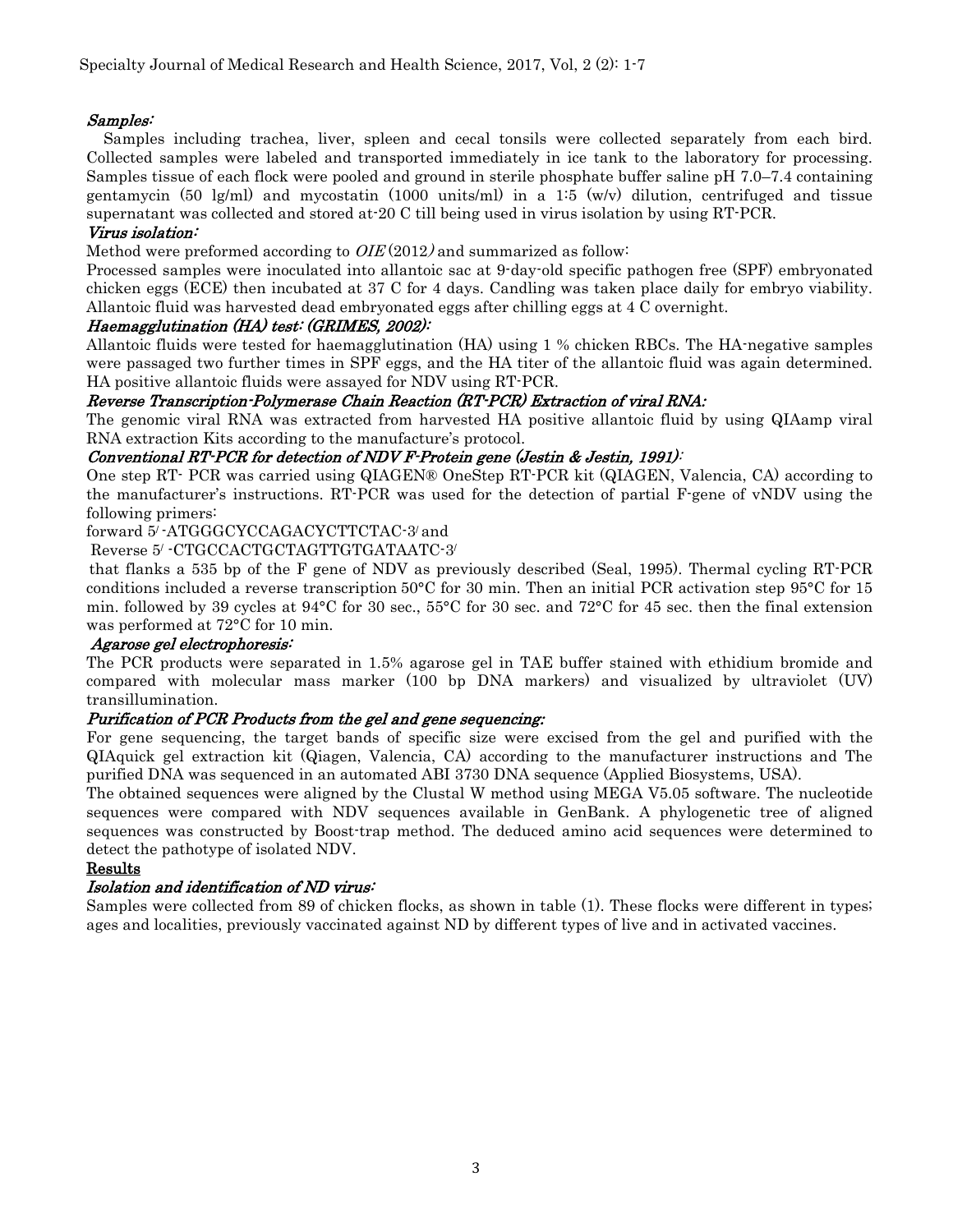| Province | of<br>NO.<br>farms | <b>SPF ECE Passage</b> |                | Slide HA test<br>after $1st$ passage |     | PCR Results    |     |
|----------|--------------------|------------------------|----------------|--------------------------------------|-----|----------------|-----|
|          |                    | 1 st<br>passage        | 2nd<br>passage | $+ve$                                | -ve | $+ve$          | -ve |
| Qalubia  | 35                 | 35                     | 11             | 11                                   | 24  | 11             | 24  |
| Sharkia  | 23                 | 23                     | 5              | 5                                    | 18  | 5              | 18  |
| Menofia  | 8                  | 8                      | 3              | 3                                    | 5   | 3              | 5   |
| Behira   | 8                  | 8                      | $\overline{2}$ | $\overline{2}$                       | 6   | $\overline{2}$ | 6   |
| Fayoum   | 8                  | 8                      | $\overline{2}$ | $\overline{2}$                       | 6   | $\overline{2}$ | 6   |
| Cairo    | 5                  | 5                      | റ              | റ                                    | 6   | $\overline{2}$ | 6   |

Table (1): Result of Slide HA test after 1st passage and PCR for isolates.

 RT-PCR NDV isolates were detected by RT-PCR using degenerate primers for the fusion protein gene result in amplicon 535 bp as shown in fig (4).

**Fig (4):** Agarose Gel Electrophoresis (AGE) pictures showing 535 bp RT-PCR Products of NDV Fusion

protein gene.



### Phylogeny and genetic analysis of the NDV isolates strains:

The amino acid sequence of fusion protein cleavage site of the isolates carries motif 112RRQKRF117 that is consistent with viruses of velogenic strains.

The phylogenetic analysis of partial sequences of the selected strains F gene showed that the isolated viruses belong to genotype VII.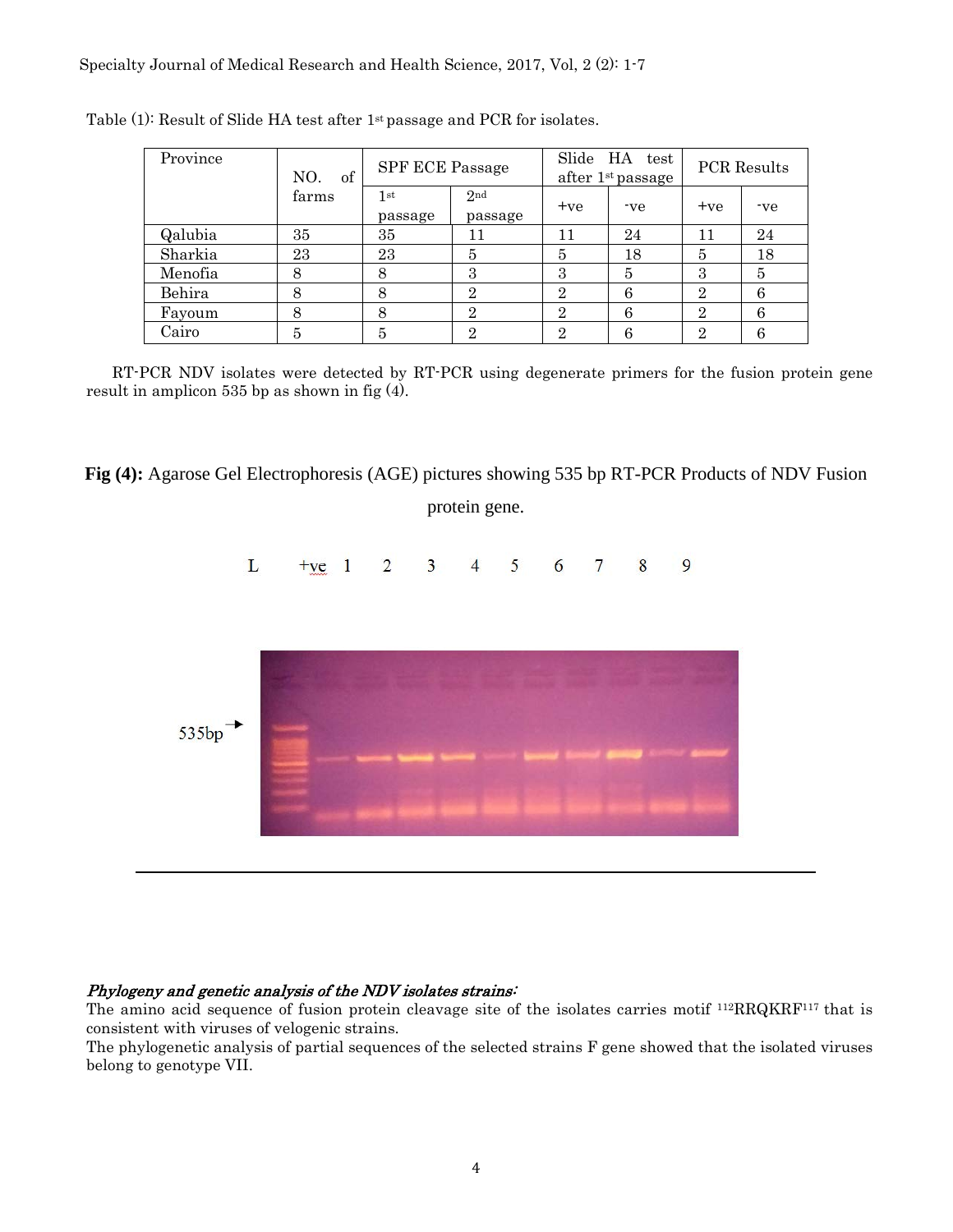Fig (5): Phylogenetic tree based on a partial sequence of NDV F gene. showing the relationship between the selected Egyptian NDV isolates in the present study with vaccinal strain and reference NDV strains from gene bank. Black dots refer to viruses isolated in current study.



#### Discussion

Newcastle disease virus considered the most predominant avian viral diseases affecting poultry industry in Egypt causing high economical losses, although intensive vaccination programmes carried out in field (Sabra, 2013 and El Behairy et al., 2016). This may be due to genetic diversity among NDV strains in last years (Miller *et al.*, 2010) resulting in field outbreaks or emerging of new pathotype resulting in severs infection (Radwan *et al.*, 2013). So, the isolation and pathotyping of NDV from outbreaks among chickens is a critical point for the control of NDV and vaccination evaluation (Awad et al., 2015).

The recorded signs of natural infection in field cases under investigation was previously reported by (Abdel-Moneim et al., 2006; Nabila et al., 2014 and Awad et al., 2015). The calculated mortality rates of natural outbreaks ranged 20-90% in vaccinated flocks (Siddique *et al.*, 2013; Abdel-Gelil *et al.*, 2014 and Abd El Aziz et al., 2016). Lesions in figs 1-3 were also recorded by (Abdel-Moneim et al., 2006; Nabila et al., 2014 and Awad et al., 2015).

Molecular identification by RT-PCR revealed that; our isolate is Newcastle field virus; this result was obtained from positive sample from clinical cases after primary isolation in specific pathogen free embryonated chicken egg (SPF-ECE). Many researchers used RT-PCR for isolation of Newcastle disease as reliable method for detection of positive cases (Wang *et al.*, 2001; Creelan *et al.*, 2002 and Liu *et al.*, 2011) which considered accurate method for detection of NDV.

For relatedness detection of isolated NDV field isolate sequencing is carried out, results revealed that our isolated strain belonged to class II genotype VIId which considered velogenic strain causing severe outbreaks in china (Liu et al., 2003) and middle east (Khan et al., 2010 and Rui et al., 2010).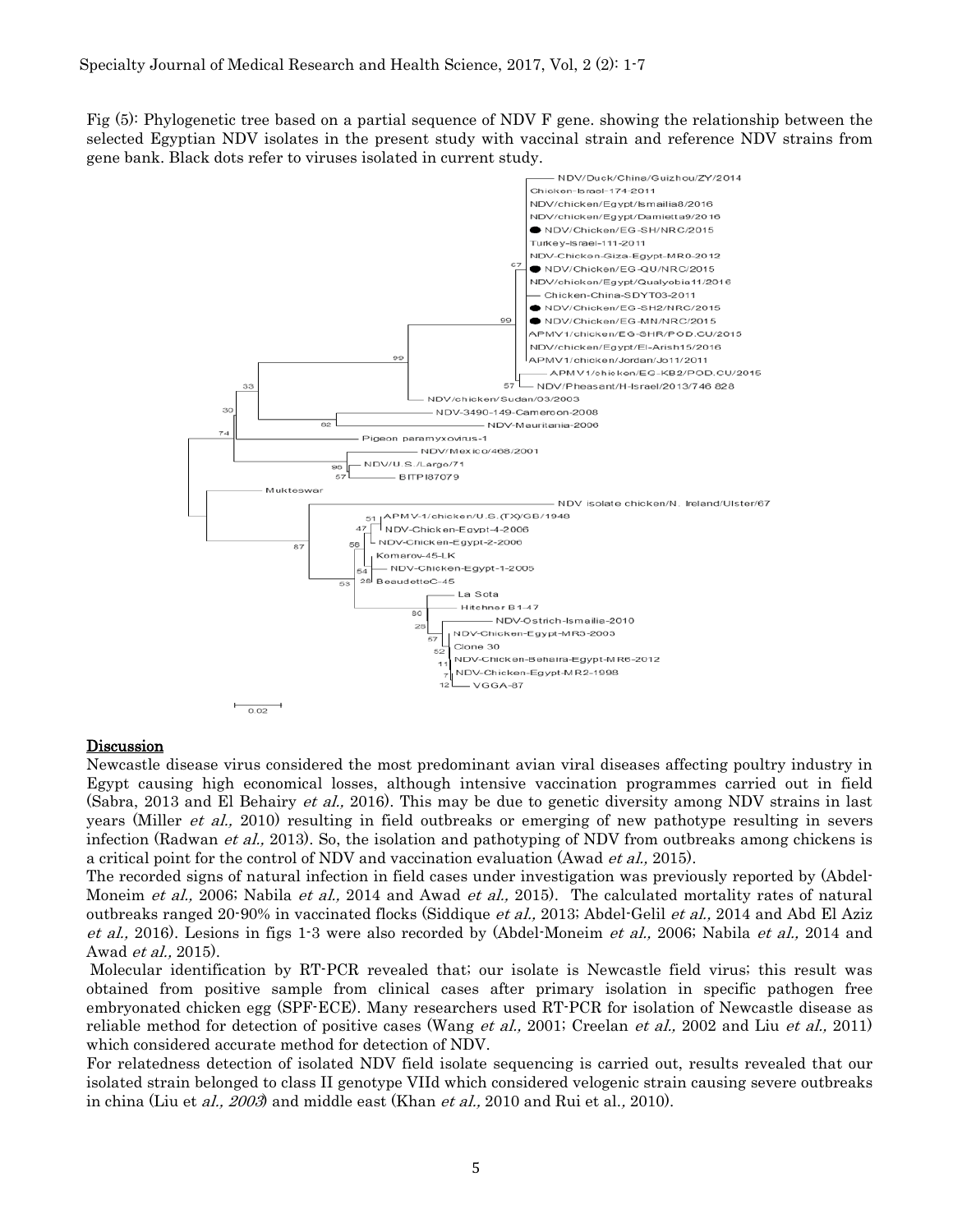#### Conclusion:

Results concluded that, NDV isolates circulating among chickens are virulent (Genotype VIId) and associated with outbreaks in poultry farms and is responsible for severe economic losses. For prevention control of such virus, it is recommended for further protective trial using different vaccination regimes for choosing the best protocol in order to control such pathotype under our Egyptian field conditions which needs further investigations.

#### References

Abdel-Moneim, A. S.; El-Sawah, A. A.; and Kandil, M. A. (2006): Characterization of variant strain of Newcastle disease virus in Egypt. BS. Vet. Med. J., 16: 12-17.

Aldous EW., Mynn JK., Banks J and Alexander DJ. (2003): A molecular epidemiological study of avian paramyxovirus type 1 (Newcastle disease virus) isolates by phylogenetic analysis of a partial nucleotide sequence of the fusion protein gene. Avian Pathol.; 32:239-256.

Alexander, D.J. (2003): Newcastle disease. In Y. M. Saif, Barnes, H.J., Lisson, J.R., Fadly, A.M., McDougald, L.R., Swayne, D.E. (ed). Disease of Poultry, pp 64-87. Iowa State University Press.

Alexander DJ., Aldous EW and Fuller CM. The long view (2012): a selective review of 40 years of Newcastle disease research. Avian Pathol.; 41(4):329335.

Awad, A. M.; Sedeik, M. E. and Abdel kariem, A. A. (2015): Isolation, Molecular Characterization and Pathotyping of Newcastle Disease Viruses from Field Outbreaks Among Broiler Flocks in Egypt from 2014- 2015. Internat. J. of Current Res. 7(2): 12925-12934. ISSN: 0975-833X.

Beard, C.W. and Hanson, R.P. (1984): Newcastle Disease. In Hofsad, M.S., Barnes, H.J., Clanek, B.W., Reid, W.W., Yoder, H.W. (ed). Disease of Poultry, 8th ed. pp452-470 Iowa State University Ames.

El-Bagoury, G.F.; Samar F. El-Adaway, El-Habbaa, A.S. and Suzan S. El-Mahdy (2015): Isolation, identification and pathotyping of Newcastle disease virus from chickens in Egypt. Benha Vet. Med. J., 29 (1) 196‐204.

Elbehairy, M.A., Bastami, M.A. and Manal, A. Afify. (2016): Some Epidemiological studies on Newcastle Disease in domesticated chicken and Turkey Flocks in different Egyptian Governorates on 2015. M.Sc. Thesis, Cairo University, Egypt.

Giambrone JJ. and Closser J. (1990): Effect of breeder vaccination on immunization of progeny against Newcastle disease. Avian Dis. ;34(1):114– 119.

 Grimes, S. E. (2002): A basic laboratory manual for the small-scale production and testing of I-2 Newcastle disease vaccine. RAP publication, 136.

Hussein, H.A., Emara, M.M. and Rohaim, M.A. (2014): Molecular characterization of Newcastle Disease Virus Genotype VIID in Avian influenza H5 N1 Infected Broiler Flock in Egypt. Internat. J. of Virol. 10(1): 46 – 54.

Jestin, V. and Jestin, A. (1991): Detection of Newcastle disease virus RNA in infected allantoic fluids by in vitro enzymatic amplification (PCR). Archives of Virol.,118:151-161.

Jing-Yu Wang., Wan-Hua Liu., Juan-Juan Ren., Pan Tang., Ning Wu., Hung-Yi Wu., Ching-Dong Chin and Hung-Jen Liu (2015): Characterization of emerging Newcastle disease virus isolates in China. Virol J. 12: 119.

Khan S.T.; Rehmani, Rue. C.; Miller, P. and Afonso, C.L. (2010): Phylogenetic and pathological characterization of Newcastle disease virus isolates from Pakistan. J. Clin. Microbiol., 48:1892–1894.

Liu, H.; Zhao, Y.; Zheng, D.; Lv, Y.; Zhang, W.; Xu, T.;Li, J. and Wang, Z. (2011): Multiplex RT-PCR for rapid detection and differentiation of class I and class II Newcastle disease viruses, J. of Virological Methods, 171: 149-155 Pathol., 33(5): 482-491.

Liu, X. F.; Wan, H. Q.; Ni, X. X.; Wu, Y. T. and Liu, W. B. (2003): Pathotypical and genotypical characterization of strains of Newcastle disease virus isolated from outbreaks in chicken and goose flocks in some regions of China during 1985-2001. Archives of Virol., 148: 1387–1403.

Miller, P.J., Decanini, E.L and Afonso, C.L(2010). Newcastle disease evolution of genotypes and the related diagnostic challenges. Infect. Genet Evol., 10: 26–35.